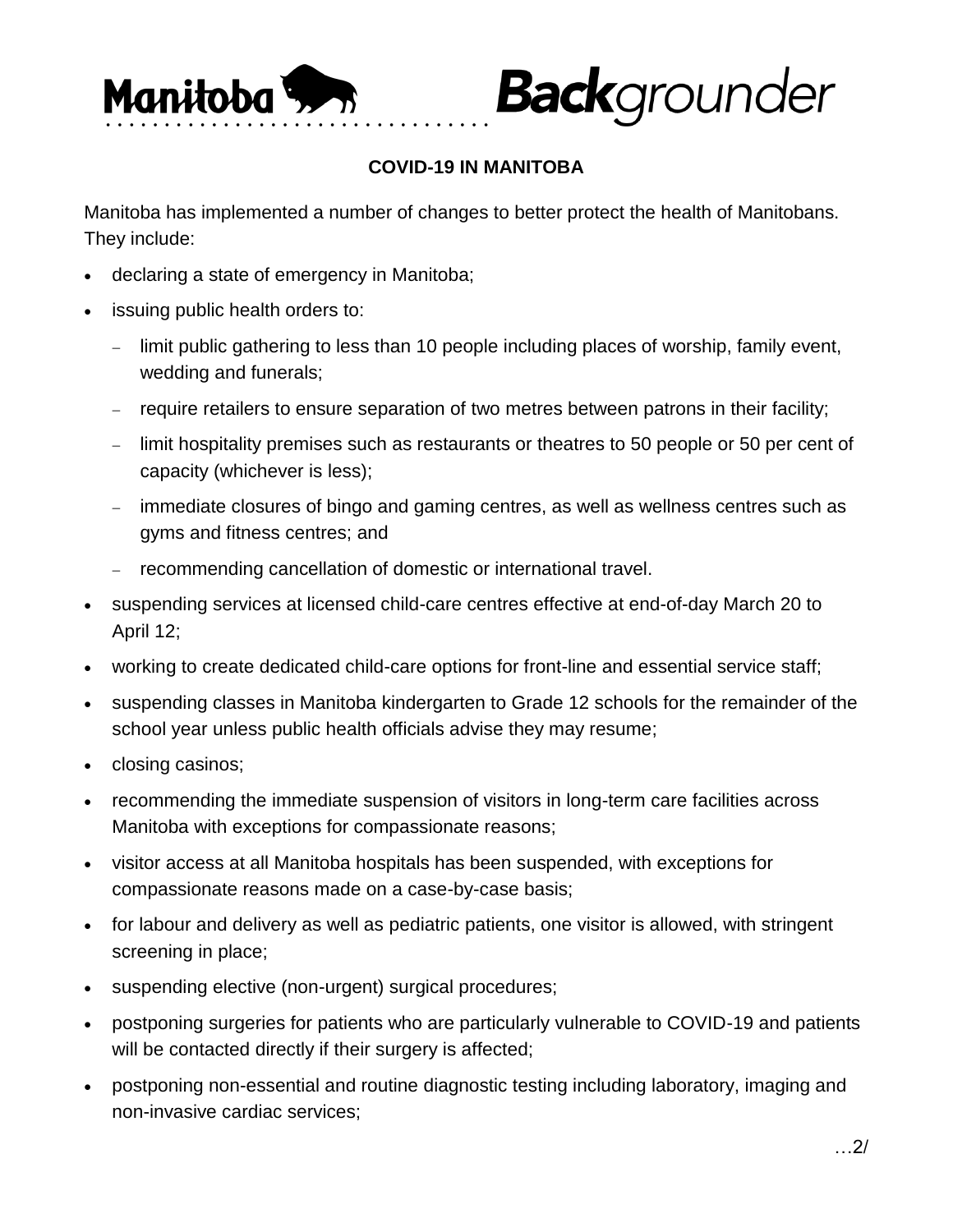- suspending BreastCheck breast cancer screening services at CancerCare Manitoba for at least two weeks effective March 19;
- suspending adult day programs and similar programming located within long-term care or personal care facilities;
- suspending congregate meal services for Support Services to Seniors program;
- developing virtual visit and virtual care psychotherapy options to supplement traditional models of care including video-conferencing options;
- suspending day programs through Community Living disABILITY Services for adults with intellectual disabilities, with exceptions for exceptional cases;
- limiting prescription refills to 30 days to ensure consistent supply of medications;
- deferring increases in Manitoba Pharmacare deductible rates scheduled for April 1;
- asking Employment and Income Assistance (EIA) clients to contact staff through the call centre whenever possible to follow public health recommendations on public distancing;
- cancelling all planned interpreter-led events and closing interpretive centres until further notice in Manitoba parks;
- developing a new self-assessment tool, which is now online to help Manitobans determine whether they need to call Health Links–Info Santé to get a referral for testing or to selfisolate;
- implementing community screening locations in Winnipeg and rural Manitoba where people can be screened and tested for COVID-19 after a referral from Health Links–Info Santé;
- providing advice on social distancing measures for Manitobans; and
- postponing non-urgent eviction hearings at the Residential Tenancies Branch, and suspending any rent increases scheduled to take effect April 1 or later.

Public health officials are strongly advising all Manitobans, including health-care providers, to cancel or postpone any non-essential travel (domestic or international). In addition, public health officials are recommending all travellers should self-isolate and self-monitor for symptoms for 14 days after returning to Manitoba from international or other locations in Canada. Exceptions to this include:

- the commercial transportation of goods and services,
- workers who live in a neighbouring jurisdiction and travel to Manitoba for work;
- health-care workers who travel to work from outside the province; and
- normal personal travel in border communities including visits to a cottage.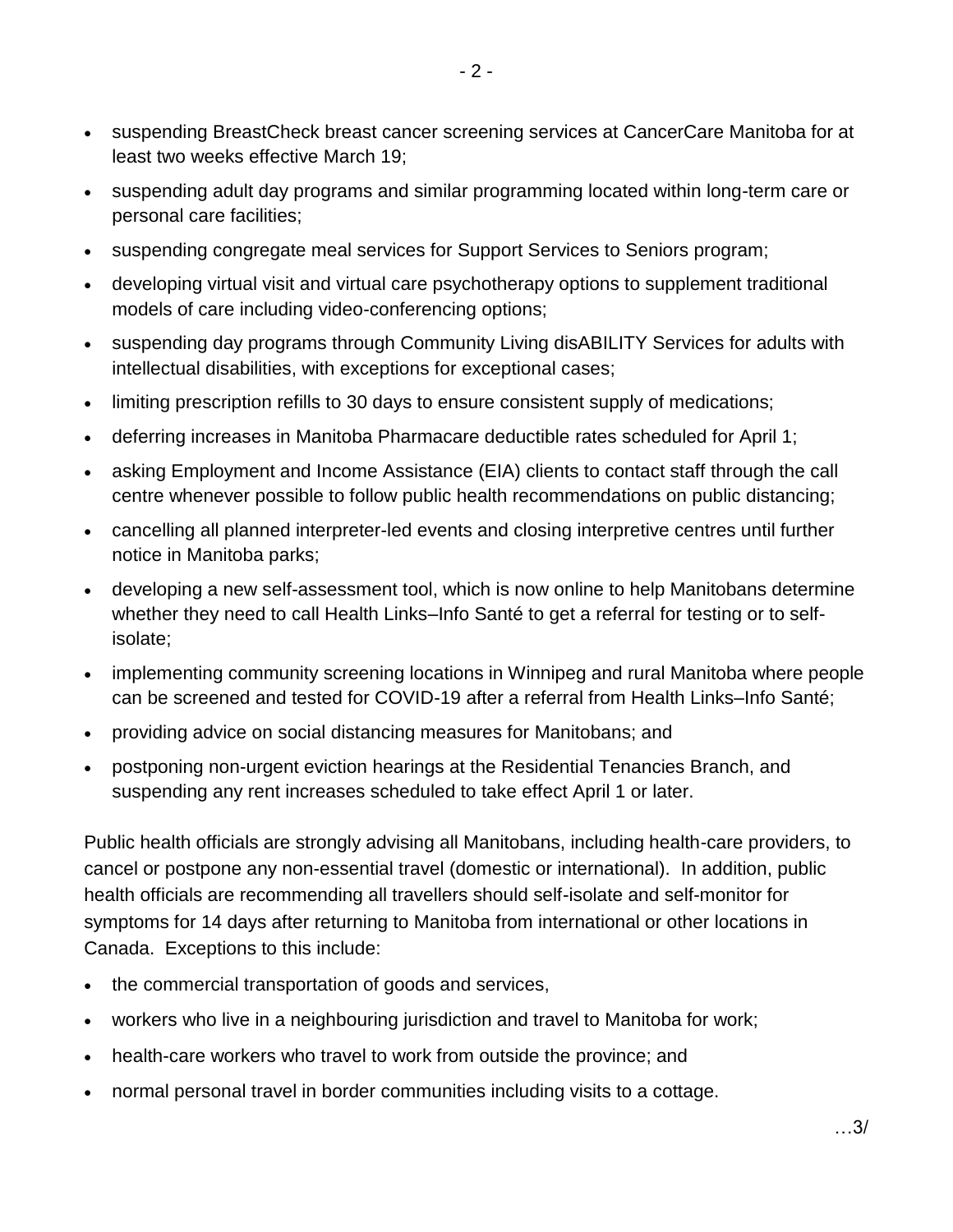Health officials are reminding physicians, health-care providers and support staff returning from domestic or international travel that they MUST self-identify to their organization/site's occupational health services.

The online screening tool is now available in an interactive voice response (IVR) format. It is not a replacement for Health Links–Info Santé. It is specifically for Manitobans who prefer to complete the screening tool by phone rather than online.

The tool asks callers standard screening questions for COVID-19. If needed, it directs those who may require a conversation with a health-care professional to Health Links–Info Santé. People who want to self-screen can call (toll-free) 1-877-308-9038.

Community screening sites have opened across the province. These locations are not walk-in clinics. Patients must receive a referral prior to arriving at these sites. Information on locations and hours of operation are available at [www.gov.mb.ca/covid19/locations.html.](https://www.gov.mb.ca/covid19/locations.html)

As the COVID-19 pandemic evolves, all Manitobans have a role to play in slowing its spread and minimizing its impact on the health-care system and in communities. Social distancing strategies for all Manitobans include:

- cancelling or postponing any large-scale events with more than 50 attendees;
- minimizing prolonged (more than 10 minutes), close (less than two metres) contact between other individuals in public;
- avoiding greetings that involve touching such as handshakes;
- disinfecting frequently used surfaces;
- following public health advice related to self-monitoring and self-isolation if you have travelled or have been exposed to someone ill with the virus; and
- avoiding travel, crowded places and events, especially if you are at higher risk.

People are encouraged to take common prevention measures including regular handwashing with soap and warm water for at least 15 seconds. Make sure to dry hands thoroughly. Alternatively, people can use an alcohol-based hand cleanser if their hands are not visibly dirty.

People should also cover their mouth and nose with a tissue when coughing or sneezing, or cough or sneeze into their sleeve. Being prepared also means seeking official sources of information to ensure the most up-to-date and accurate information is being used.